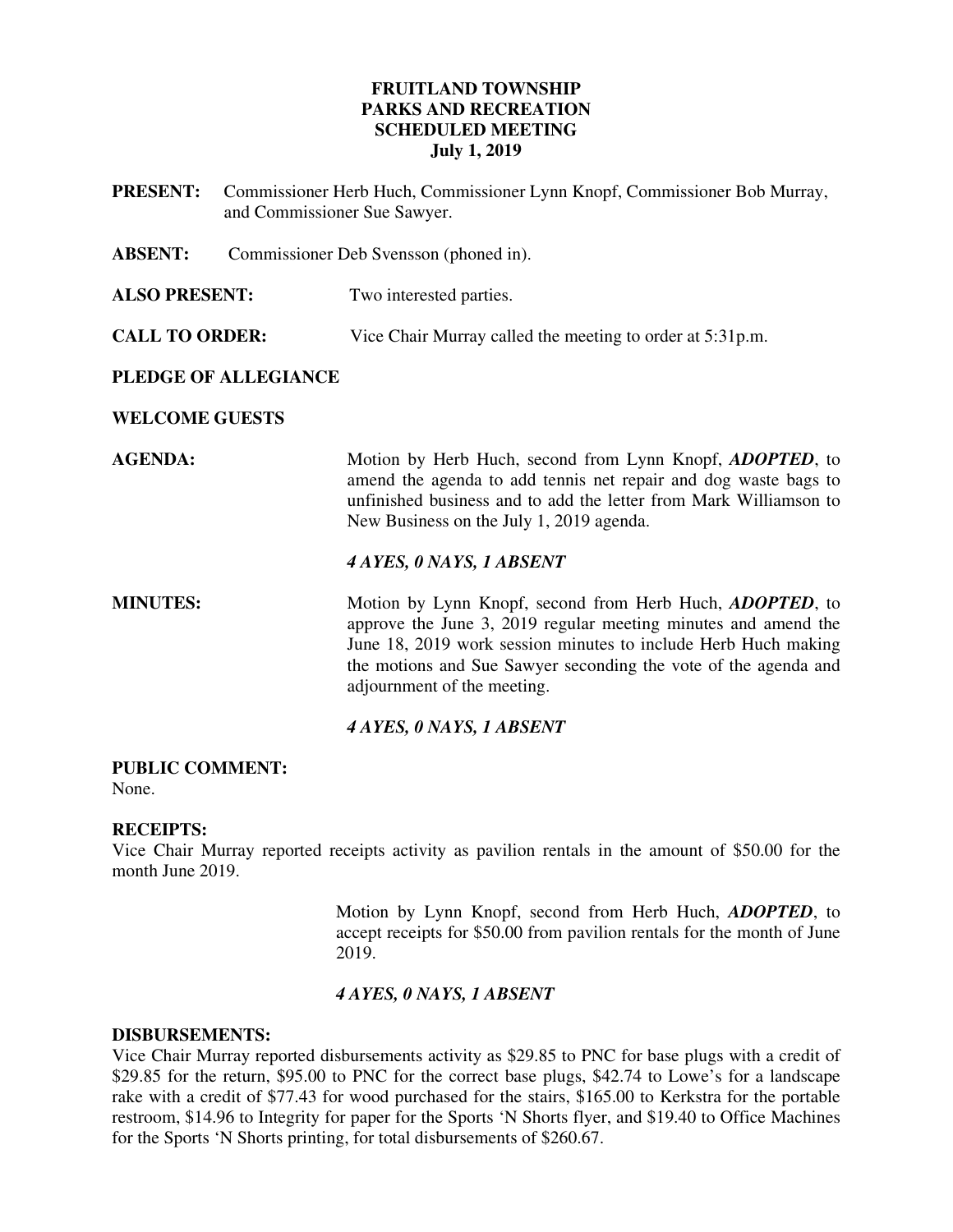Motion by Herb Huch, second from Sue Sawyer, *ADOPTED*, to pay total disbursements of \$260.67.

## *4 AYES, 0 NAYS, 1 ABSENT*

## *Roll Call Vote: Knopf-Aye, Huch-Aye, Murray-Aye, Sawyer-Aye*

#### **NEW BUSINESS: 1. Letter from Mark Williamson**

A letter was read that was received from Mark Williamson requesting the benches that he built and purchased the materials for, asking that he be able to come and remove them since they are no longer needed. Commissioner Murray stated that he doesn't agree that the benches are not needed, and that it might be a good idea to table the discussion pending a legal opinion. Commissioner Knopf stated that she believes she has receipts for reimbursements from Mark Williamson that were given to Greg Barrett that showed it was actually Township funds that paid for the benches. She said she could look for them if needed. She added that she would like the Commission to write a return letter stating that the benches, are in fact, property of Fruitland Township and that he may contact an attorney if he would like to move forward. Commissioner Knopf questioned how Mark Williamson found out about the course closing.

Chairperson Svensson commented that she agrees about that the benches are now property of the Township and about writing a letter, but she disagrees with the idea of adding anything about pursuing anything legally because it isn't necessary. She added that it would be a good idea to thank Mark Williamson for his work and move on. Commissioner Murray added that it would be a good idea to include in the letter that the commissioners plan to use the benches. Chairperson Svensson stated that she would be happy to write the letter and have the other commissioners proof it. Commissioner Knopf stated that she could get an opinion from MTA regarding their opinion on donations.

> Motion by Sue Sawyer, second from Lynn Knopf, *ADOPTED*, to have Chairperson Svensson draft a letter to Mark Williamson with the other commissioners to approve before sending.

## *4 AYES, 0 NAYS, 1 ABSENT*

### **UNFINISHED BUSINESS:**

### **2. Horseshoe pits**

After much discussion of what is best for the horseshoe pits, the commissioners agreed to table discussions until the surveys are returned regarding the use of the parks.

### **2. Water to 2nd pavilion**

 Motion by Bob Murray, second from Lynn Knopf, *ADOPTED*, to suspend Roberts Rules of Order to have a discussion Jim Callender, Fruitland Township Plumbing Inspector.

## *4 AYES, 0 NAYS, 1 ABSENT*

The commissioners asked questions as to what type of material should be used, how deep it should be and how big it should be. Mr. Callender stated that piping could be two to four feet deep, but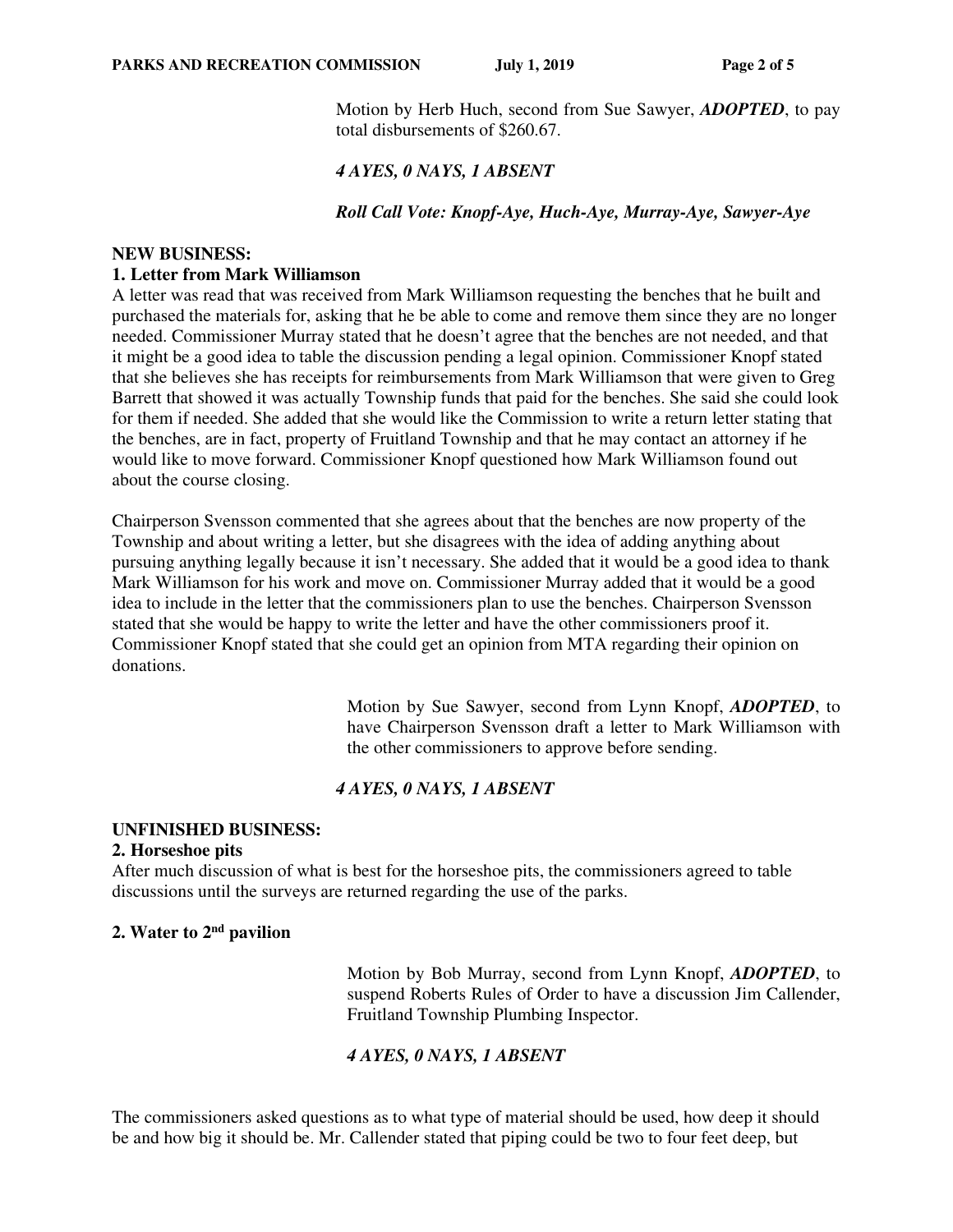#### **PARKS AND RECREATION COMMISSION** July 1, 2019 **Page 3 of 5**

having it only two feet deep would create the possibility of the pipes freezing, and possible damage if the ground above could be driven over. He added that PVC is a product that could be used, adding that it would last approximately 15-20 years depending on the traffic in the area. Mr. Callender also stated that another product that could be used is PEX, which can be smaller and can be all one piece. He added that the A grade PEX will swell when and if it freezes, but that it won't rupture. He suggested a 1" pipe, adding that a bathroom could be added to this piping in the future. Mr. Callender also suggested adding a tracer wire to the piping so that it can be located later on.

> Motion by Bob Murray, second from Lynn Knopf, *ADOPTED*, to follow Roberts Rules of Order and go back into meeting discussions.

## *4 AYES, 0 NAYS, 1 ABSENT*

The commissioners will move forward with getting quotes.

## **3. Tree cutting**

Vice Chair Murray stated that there is one beech tree near the beach that is leaning at approximate 45 degrees that is a cause for concern. He added that a second beech tree had the top snap off and damage the fencing down near the beach area. Vice Chair Murray added that as long as there is no danger of damaging oak trees, it would be a good idea to have the trees in question removed as soon as possible. Commissioner Knopf stated that she has a meeting with Dales at the park on Monday, July  $8<sup>th</sup>$  at 10:00 a.m. if any other commissioners would like to join her. Vice Chair reminded the Commission that only two can be present at the same time to prevent a quorum, adding that he will attend with her. Other tree service providers were suggested for receiving quotes, and they are being contacted as well.

## **4. Nestrom Road Park beach picnic tables**

Vice Chair Murray stated that one of the picnic tables is actually under water, which poses a danger to boaters. He added that he has removed it, but it keeps finding its way back into the water. The commissioners discussed ideas for fiscal year 2020-2021 to prevent this, and ways to help prevent it in the meantime. The commissioners agreed to chain the two tables that are an issue together so they are much more difficult to move. They are requesting that Maintenance Supervisor Steve Brock will complete this task.

## **5. Damage to fencing**

Vice Chair Murray stated that some of the fencing near the beach area has been damaged for some time, adding that approximately 200 feet of the fencing is damaged with part of it due to the tree falling on the fence. He stated that most of the posts are fine, but that two or three posts will need to be replaced. Vice Chair Murray stated that he is going to look for fencing that is similar to what is existing, and the commissioners agreed that they would like to complete the fencing in this year's budget under general maintenance.

## **6. Baseball bases**

The commissioners stated that the base plugs are to be installed by Maintenance Supervisor Steve Brock, asking Recording Secretary Mary Mansfield if they have been placed yet. She stated that she was unsure.

## **7. Grant updates**

Commissioner Knopf stated that she would have the information completed by the July work session in regards to requests for proposals for new playground equipment for a grant from the Community Foundation of Muskegon County. Continued discussions will take place at the July Work Session that will be scheduled.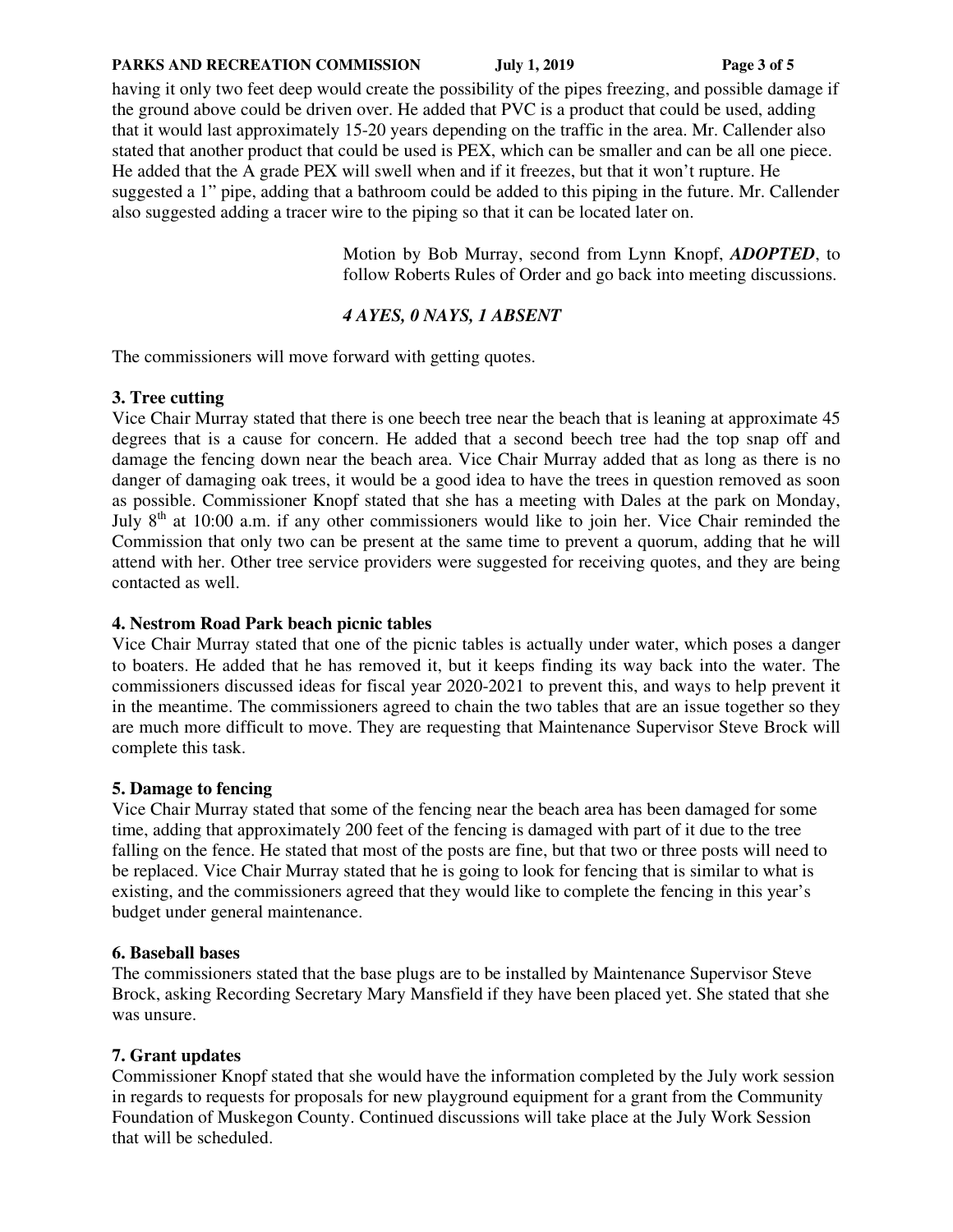## **8. July work session**

The commissioners agreed that they would like to have a work session in July to keep plugging away at the Master Plan revisions and also to be sure that the grant is completed correctly. The commissioners will decide on a date via email.

## **9. Tennis net repair**

 Vice Chair Murray stated that one of the head bands on the court is coming off, but that it is an easy fix. He reported on the costs of the bands and center straps that are needed.

> Motion by Lynn Knopf, second from Herb Huch, *ADOPTED*, to purchase a head band and two center straps from Midwest Sports for a total of \$46.80.

## *4 AYES, 0 NAYS, 1 ABSENT*

## **10. Dog waste bags**

The commissioners looked over a variety of pet waste bag dispensers and discussed the placement within the park. They agreed to start with three dispensers in aluminum and to purchase some bags as well.

> Motion by Bob Murray, second from Lynn Knopf, *ADOPTED*, to purchase three Mutt Mitt green aluminum dispensers for \$78.99 each and 1,000 single-ply Mutt Mitts for \$70.27.

## *4 AYES, 0 NAYS, 1 ABSENT*

## **PUBLIC COMMENT:**

1. Carlet Mitenbuler, 4623 Nestrom Road – agreed with the comments made about the trouble with the picnic tables and their danger to boaters. She added that the commissioners need to know that the tennis courts are used every day and night.

## **COMMISSIONER'S COMMENTS:**

Commissioner Sawyer said that the Commission just needs to keep going.

Vice Chair Murray stated that he spoke at a neighborhood association meeting and he was thanked, as well as the other commissioners, for all that the Commission has done and completed so far. He added that individuals offered themselves as volunteers for future projects as well. Vice Chair Murray added that the basket sleeves and t-marker signs need to be removed. He asked a question about the donation box and what the Commission should do about it, and he added that for now, he will tape over it.

Commissioner Huch thanked those in attendance.

Commissioner Knopf stated that the commissioners need to just keep doing what they can.

Chairperson Svensson thanked Vice Chair Murray for running the meeting in her absence.